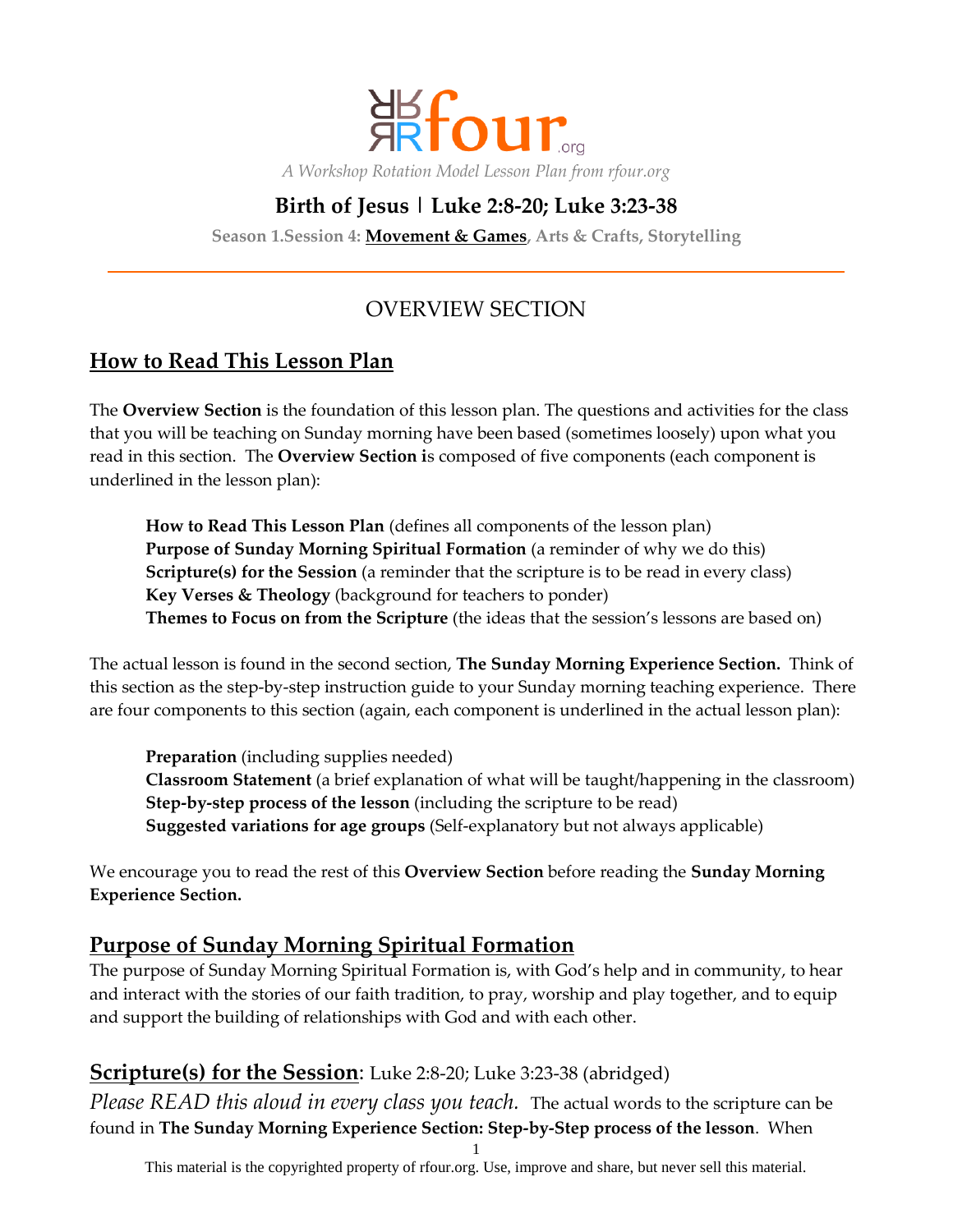reading to the class, please read it from the lesson plan (not an actual Bible) as the wording of the scripture has been modified to help clarify some language issues.

**Key Verses & Theology:** These are provided to help the teachers think about and build a framework for understanding the story to help in answering some of the questions that the students might raise in class.

*Luke 3:23-38: 23 Jesus was the son of <.. 38 son of Enos, son of Seth, son of Adam, son of God.* So does God like or love Jesus more than other babies? More than you or me? Is Jesus different/special because of nepotism? The genealogy of Luke says, "No." Luke's genealogy does not just name Jesus as the son of God, but all those who came before him. And if Adam was the son of God, and we accept Adam as our first ancestor (in whatever form he takes), then we too are sons and daughters of God. If we agree to this reading/understanding of Luke's genealogy, then it changes our reading of other parts of the Jesus story.

*2:10But the angel said to them, "Do not be afraid; for see—I am bringing you good news of great joy for all the people...* The Good News can be startling and is often prefaced with the words, "Do not be afraid." And what is the Good News in this case? That a child is born. Traditional theology based on the Jesus birth narratives of Luke and Matthew tell us that Jesus' birth was a special occasion and that this special birth therefore made Jesus who Jesus was. But another way to understand the birth narrative is to think that *how* Jesus chose to live his life then made his birth, in retrospect, special.

For those of us who have experienced personally or through someone close to us the birth of a child, we know that every birth is good news: A child, my child, our child, my friend's child has been born. And to think that each birth represents another opportunity for the world to be different, another gift of God given to the world to turn back to God – that is indeed Good news: A child is born.

*2:15When the angels had left them and gone into heaven, the shepherds said to one another, "Let us go now to Bethlehem and see this thing that has taken place, which the Lord has made known to us." 18and all who heard it were amazed at what the shepherds told them. 19But Mary treasured all these words and pondered them in her heart.* Announcing a birth with style helps, doesn't it? A child born in a barn and lying in a manager isn't usually enough to get shepherds or anyone else of this world to stop and take notice. A kid born in a barn is just another kid born into limited resources, with the odds stacked against him/her. But a multitude of angels...that'll get at least someone's attention. And it does. The shepherds listen enough that they go into town: Not a common choice for shepherds, especially when they're leaving the sheep less guarded (most likely they left a remnant of shepherds behind to watch over the sheep). But what if every child were welcomed into the world this way? What if every time a child was born, parts/aspects of the world would stop and go welcome that child? It certainly would cause a mother to "ponder all these things in her heart." And who knows how that pondering would then affect parenting choices made over the years...?

**Themes to Focus on from the Scripture:** Themes are provided to help teachers understand the teaching of the *session* (not necessarily the class). Sometimes an activity in one class may not match up with any of the themes.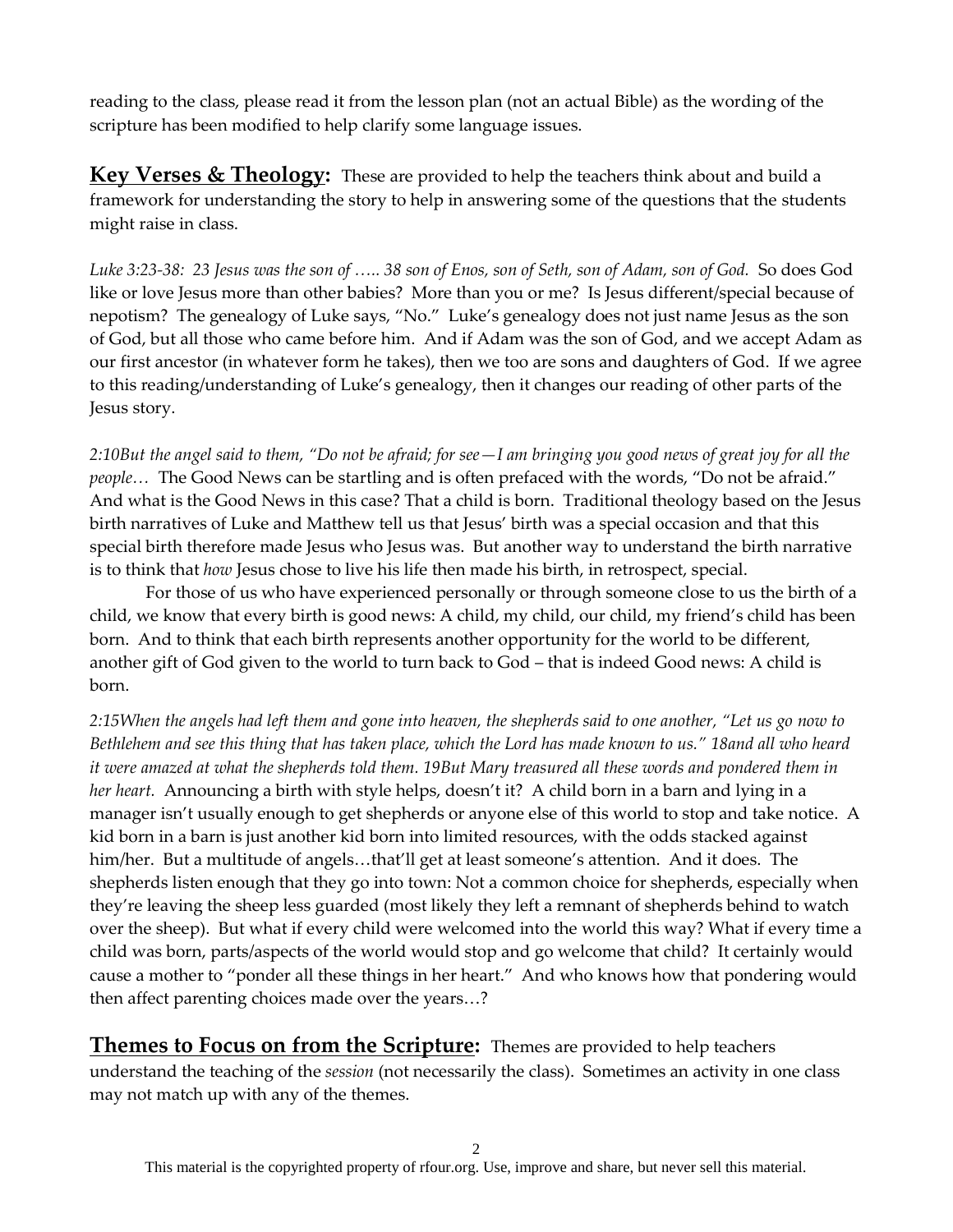**Belonging:** As humans, a need that we have is to belong. Often we associate this sense of belonging with those who care for us, provide for us, for instance, like parents. In the Christmas story, God is portrayed as Jesus' parent. Jesus belongs to God. And that's important. But what sometimes gets overlooked is that God is our parent too. We too are God's sons and daughters. None of us is alone. None of us is an orphan.

**Identity:** Who we think we are often comes from who we think we belong to. The Good news is that we belong to God. If we trust that we are God's son or daughter, then we can more fully receive what God has to offer us, thus helping us to become more of who are – God's child. Jesus embodies who we are and what we can do when we fully receive what God has to offer us.

**Sharing:** Once we believe we've been given something good, we want others to know the goodness of what we've received. Seen a good movie, listened to a good song, read a good book? Then what do you do? You go share it with someone! The shepherds do the same thing. They share the excitement of a child being born. And this excitement is contagious. And how exciting is it that each of us is God's beloved daughter/son? Looking at the Jesus story, we can see what is available to us to share when we live into the truth of being God's child.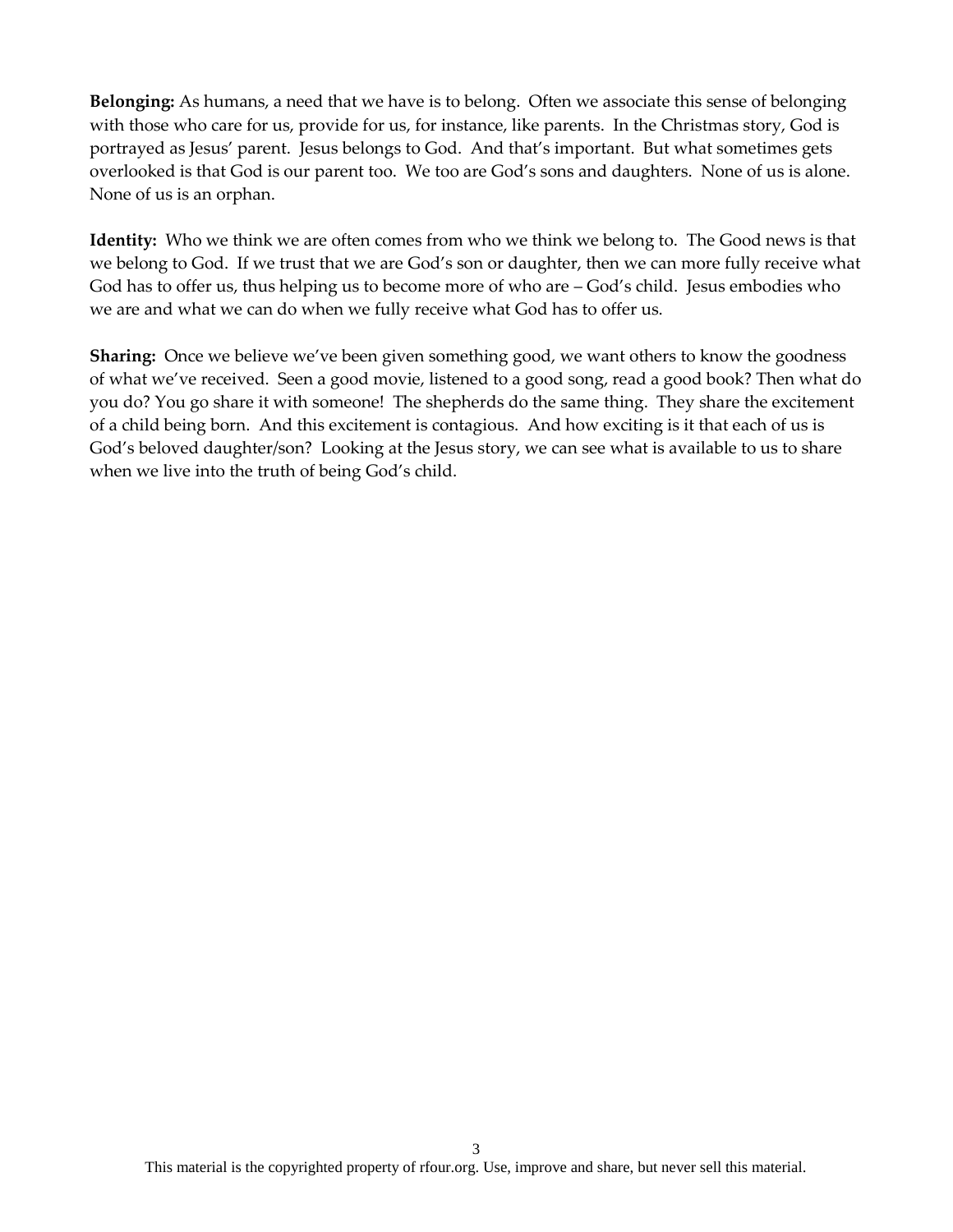*A Workshop Rotation Model Lesson Plan from rfour.org*

### **Birth of Jesus | Luke 2:8-20; Luke 3:23-38**

**Season 1.Session 4: Movement & Games, Arts & Crafts, Storytelling**

## THE SUNDAY MORNING EXPERIENCE SECTION

# **Preparation**

- o Print out this lesson plan and bring it with you on the Sunday Mornings you are teaching
- o Arrive at pre-arranged time to join other teachers, shepherds and staff for an opening prayer.
- o Supplies Needed: Two crowns (I get mine from Burger King); pictures of the characters in the story; names of the characters written out on cards; a stack (or two) of playing cards with the characters taped on the inside of them (characters to print out and copy and tape on cards are at the end of this lesson plan - takes about an hour's time of prep).

### **Classroom Statement**

This Movement & Games class consists of reading the story to the class and playing two games that are designed to help the students remember the story.

## **Step-by-Step Process of Lesson**

Shepherd comes in with students

#### **SHEPHERD ASKS** "Question of the Day."

#### **INTRODUCE yourself**

Hi, my name is \_\_\_\_ and I want you call me (tell the students how they may address you).

#### **PRAY** (Short and simple is perfect)

God, thank you for this day and for each other. We need your help. Help us to learn about you this day. Amen.

#### **TELL**

o As I read you the story, listen for how Jesus is described and to whom Jesus belongs.

#### **READ** Scripture

#### **Luke 2:8-20**

8In that region of Bethlehem, there were shepherds living in the fields, keeping watch over their flock by night. 9Suddenly, an angel of the Lord stood before them, and the glory of the Lord shone around them, and the shepherds were terrified. 10But the angel said to them, "Do not be afraid; for see—I am bringing you good news of great joy for all the people: 11To you is born this day in the city of David a Savior, who is the Messiah, the Lord. 12This will be a sign for you: you will find a child wrapped in bands of cloth and lying in a manger." 13And then there was with the angel a multitude of the heavenly host, praising God and saying, 14"Glory to God in the highest heaven, and on earth peace

4

This material is the copyrighted property of rfour.org. Use, improve and share, but never sell this material.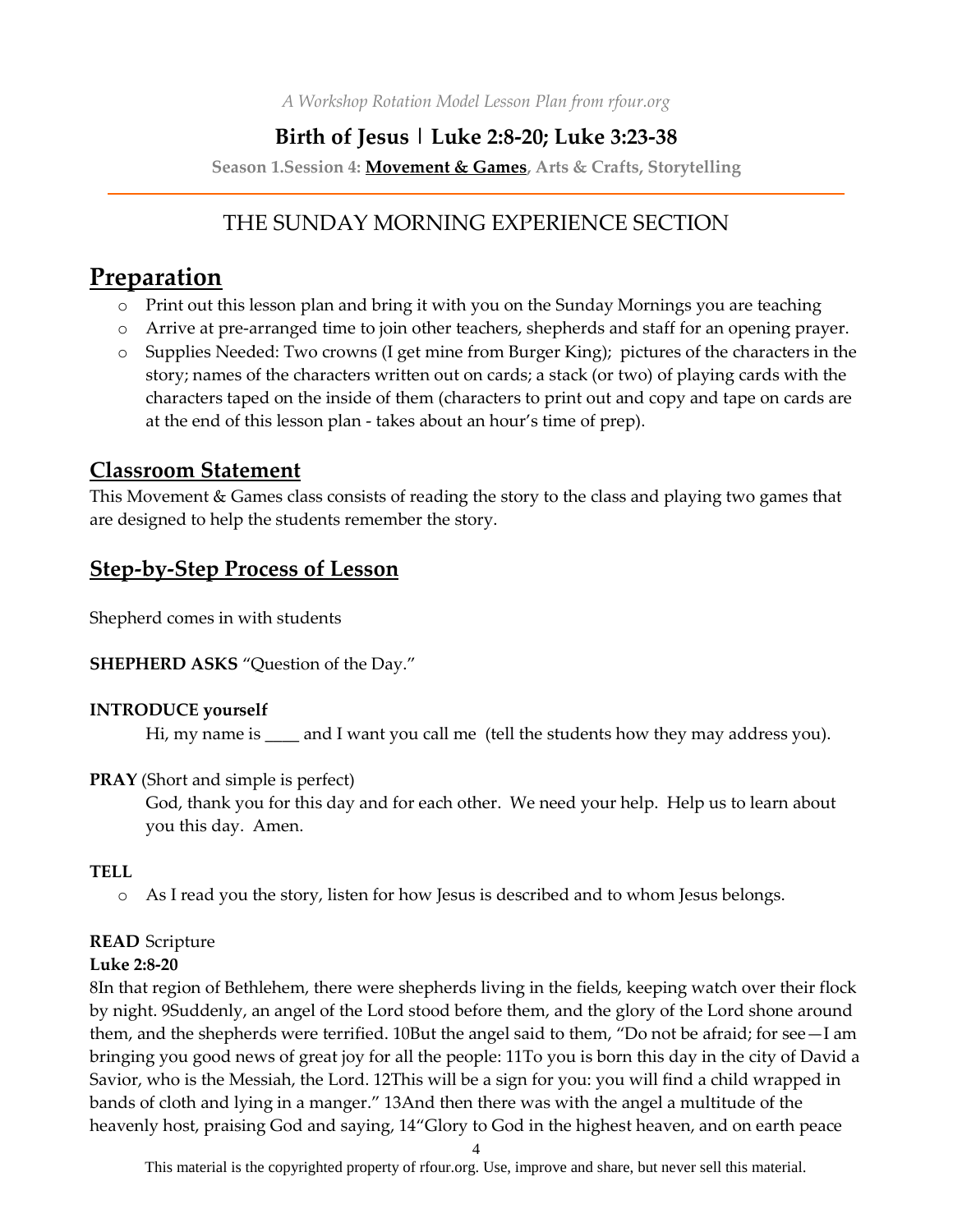among those whom he favors!" 15When the angels had left them and gone into heaven, the shepherds said to one another, "Let us go now to Bethlehem and see this thing that has taken place, which the Lord has made known to us." 16So they went with haste and found Mary and Joseph, and the child lying in the manger. 17When they saw this, they made known what had been told them about this child; 18and all who heard it were amazed at what the shepherds told them. 19But Mary treasured all these words and pondered them in her heart. 20The shepherds returned, glorifying and praising God for all they had heard and seen, as it had been told them.

#### **Luke 3:23-38 (ABRIDGED)**

Now Jesus' ancestors (ancestors simply mean grandparents, great-grandparents, great-great grandparents, and on and on) included King David, Jacob, Isaac, Abraham, Noah and Adam (do those names sound familiar?). All these people were children of someone else. But who are the parents of Adam and Eve? That's right, God is. And so, just like Jesus, Adam and Eve are considered "children of God." According to the story of creation and Adam and Eve, all of us can count Adam and Eve as our ancestors. This means we have some of the same ancestors as Jesus! This also means that you and I are God's children too.

#### **ASK**

- o So what words did you hear that helped to describe who Jesus was?
- o And who were some of Jesus' ancestors?

#### **TELL**

o We're going to play a game now that helps us to pay attention to Jesus' ancestors – to who Jesus belonged to.

#### **EXPLAIN**

- There will be two teams.
- Each team will have a different king for each turn
- The king wears a crown.
- The crown may not fall off.
- Each team will be given cards with the names of characters that we've just reviewed about Jesus' genealogy on them
- Each member of the team must hold at least one of these cards.
- The two teams will line up at the wide end of the room.
- At the narrow end of the room there is a chair.
- I will place a picture on the chair.
- Each team must figure out who that is a picture of and match that picture with one of the names that their holding.
- Once your team decides on the name you think the picture is, then you give that card AND ONLY that card to your king.
- Your king then runs to the chair and sits on it.
- If your king gets to the chair first and has the right name and your king still has their crown on their head, then your team gets one point.
- If your king can then repeat some of what we said about that character earlier in class, then your team gets a second point.